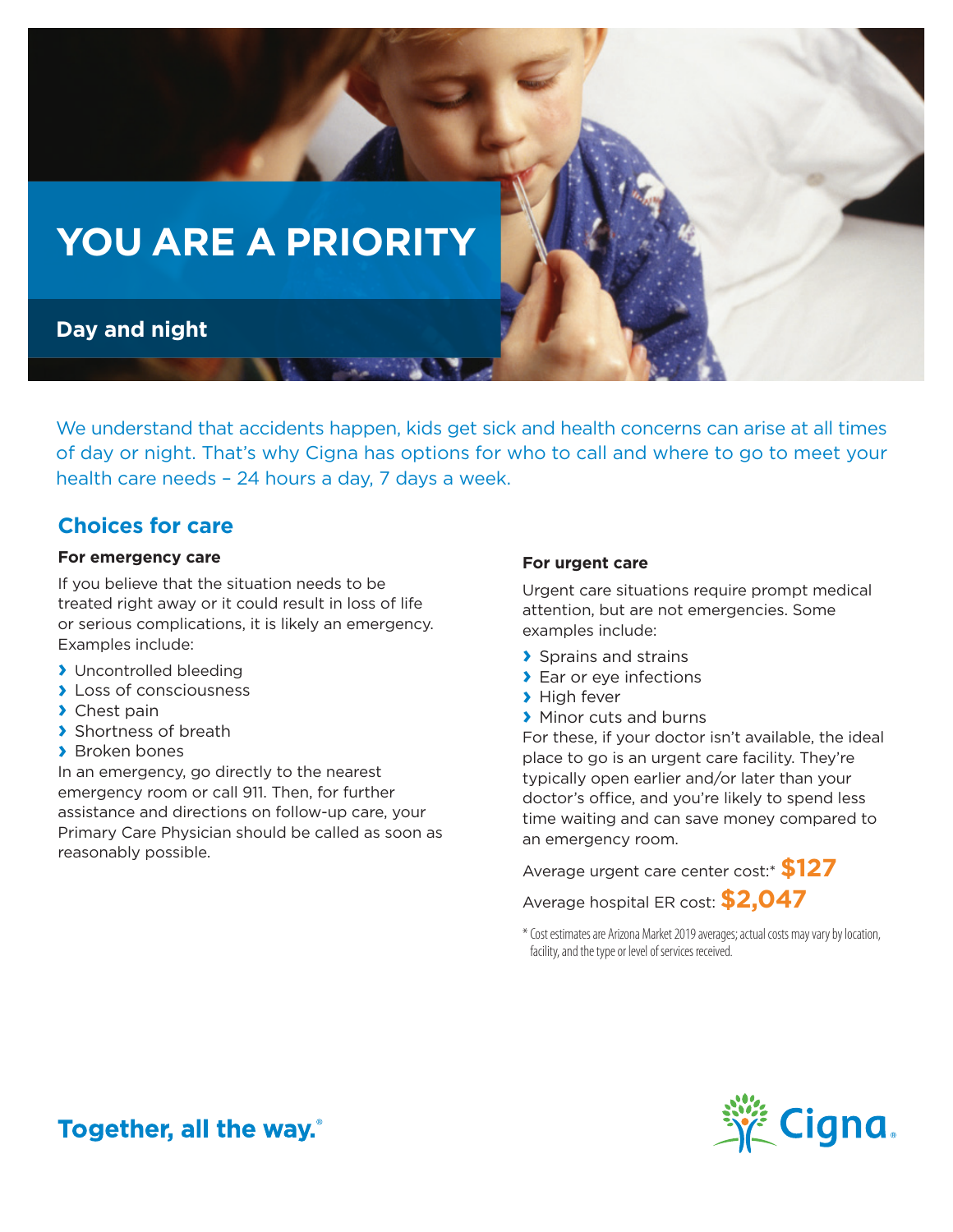| <b>CIGNA MEDICAL GROUP URGENT CARE</b>   |                  |  |  |
|------------------------------------------|------------------|--|--|
| 1840 S. Stapley Dr. #101 Mesa, AZ 85204  | (480) 464-6969   |  |  |
| 3003 N. 3rd St. Phoenix, AZ 85012        | $(602)$ 282-9848 |  |  |
| 5891 W. Eugie Ave. Glendale, AZ 85304    | (602) 588-6725   |  |  |
| 9069 W. Thunderbird Rd. Peoria, AZ 85381 | (623) 876-2800   |  |  |

| <b>URGENT CARE</b>                                 | <b>ADDRESS</b>                                             | <b>PHONE</b>     |
|----------------------------------------------------|------------------------------------------------------------|------------------|
| <b>COCHISE COUNTY</b>                              |                                                            |                  |
| High Desert Clinic Urgent and<br>Occupational Care | 77 E. Fry Blvd., Sierra Vista, AZ 85635                    | (520) 459-8915   |
| <b>COCONINO COUNTY</b>                             |                                                            |                  |
| <b>Flagstaff Urgent Care</b>                       | 2700 S. Woodlands Village Blvd. #700, Flagstaff, AZ 86001  | (928) 440-5406   |
| Flagstaff Walk In Clinic, LLC                      | 4215 N. Hwy. 89, Flagstaff, AZ 86004                       | (928) 527-1920   |
| Grand Canyon Walk In Clinic                        | 1 Clinic Rd., Grand Canyon, AZ 86023                       | (928) 638-2551   |
| NextCare Urgent Care                               | 1000 N. Humphreys St., Flagstaff, AZ 86001                 | (800) 819-8566   |
| Troyer Urgent Care Inc                             | 1000 N. Humphreys St. #104, Flagstaff, AZ 86001            | (928) 779-3844   |
| <b>GILA COUNTY</b>                                 |                                                            |                  |
| Banner Urgent Care Arizona LLC                     | 101 E. State Hwy. 260 #G, Payson, AZ 85541                 | $(928)$ 478-8905 |
|                                                    |                                                            |                  |
| <b>MARICOPA COUNTY</b>                             |                                                            |                  |
| Abrazo Medical Group Urgent Care                   | 6565 E. Greenway Pkwy., Scottsdale, AZ 85254               | (480) 905-2700   |
| Ahwatukee Foothills Urgent Care                    | 4545 E. Chandler Blvd., Phoenix, AZ 85048                  | (480) 728-4000   |
| Akos Urgent Care                                   | 5104 N. 67th Ave., Glendale, AZ 85301                      | (602) 899-4404   |
| All Kids Urgent Care                               | 10720 E. Southern Ave. #112A, Mesa, AZ 85209               | (480) 633-1111   |
| All Kids Urgent Care                               | 1455 S. Stapley Dr. #1, Mesa, AZ 85204                     | (480) 633-1111   |
| Alliance Urgent Care PLLC                          | 15530 W. Roosevelt St. #D101, Goodyear, AZ 85338           | (623) 742-2300   |
| Alliance Urgent Care PLLC                          | 21582 S. Ellsworth Loop Rd. Ste 100, Queen Creek, AZ 85142 | (480) 339-5599   |
| Alliance Urgent Care PLLC                          | 702 W. Camelback Rd. #20, Phoenix, AZ 85013                | (602) 845-5950   |
| Alliance Urgent Care PLLC                          | 8422 W. Thunderbird Rd. #103, Peoria, AZ 85381             | (623) 334-2818   |
| Alliance Urgent Care PLLC                          | 980 S. Watson Rd. #103, Buckeye, AZ 85326                  | (623) 474-6125   |
| Alliance Urgent Care PLLC                          | 9897 W. McDowell Rd. #100, Tolleson, AZ 85353              | (623) 936-0767   |
| Arcadia Urgent Care                                | 4730 E. Indian School Rd. #211, Phoenix, AZ 85018          | (602) 354-3491   |
| Banner Urgent Care Arizona LLC                     | 1 N. Central Ave. #105, Phoenix, AZ 85004                  | (866) 807-9776   |
| Banner Urgent Care Arizona LLC                     | 10330 N. Scottsdale Rd. #25, Scottsdale, AZ 85253          | (866) 807-9776   |
| Banner Urgent Care Arizona LLC                     | 1120 S. Gilbert Rd., Mesa, AZ 85204                        | (480) 558-5278   |
| Banner Urgent Care Arizona LLC                     | 1157 S. Crismon Rd. #101, Mesa, AZ 85208                   | (866) 807-9776   |
| Banner Urgent Care Arizona LLC                     | 11685 W. Van Buren St., Avondale, AZ 85323                 | (866) 807-9776   |
| Banner Urgent Care Arizona LLC                     | 1215 S. Higley Rd., Mesa, AZ 85206                         | (866) 807-9776   |
| Banner Urgent Care Arizona LLC                     | 1355 S. Higley Rd. #104, Gilbert, AZ 85296                 | (480) 840-6600   |
| Banner Urgent Care Arizona LLC                     | 13901 W. Meeker Blvd., Sun City West, AZ 85375             | (866) 807-9776   |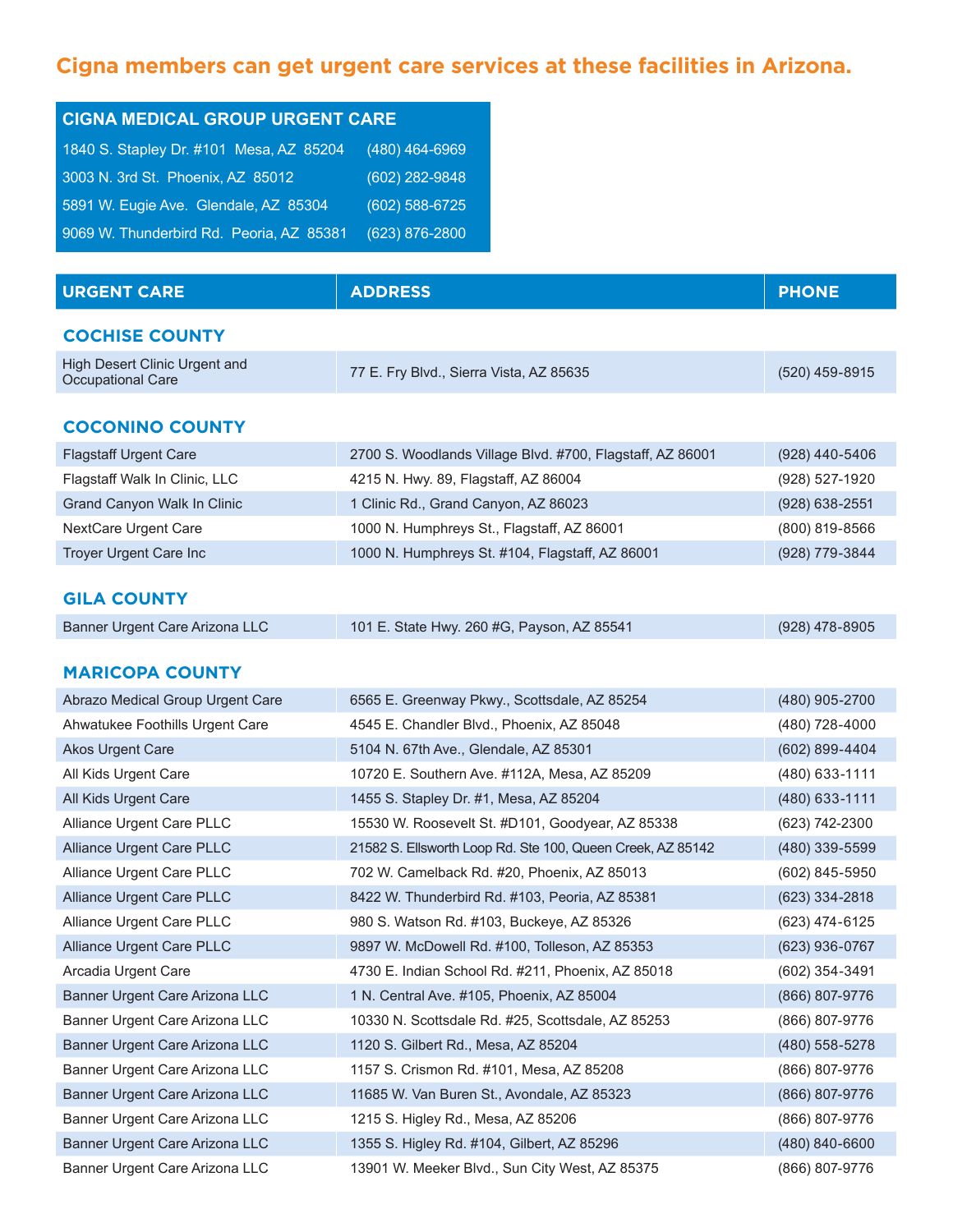| <b>URGENT CARE</b>                      | <b>ADDRESS</b>                                         | <b>PHONE</b>     |
|-----------------------------------------|--------------------------------------------------------|------------------|
| <b>MARICOPA COUNTY</b>                  |                                                        |                  |
| Banner Urgent Care Arizona LLC          | 15223 N. 87th St. #110, Scottsdale, AZ 85260           | (480) 682-4100   |
| Banner Urgent Care Arizona LLC          | 15521 W. Bell Rd., Surprise, AZ 85374                  | (866) 807-9776   |
| Banner Urgent Care Arizona LLC          | 1641 E. Guadalupe Rd., Gilbert, AZ 85234               | (480) 213-4233   |
| Banner Urgent Care Arizona LLC          | 16430 W. Yuma Rd., Goodyear, AZ 85338                  | (866) 807-9776   |
| Banner Urgent Care Arizona LLC          | 1660 N. Higley Rd. #104, Gilbert, AZ 85234             | (866) 807-9776   |
| Banner Urgent Care Arizona LLC          | 1908 E. McKellips Rd., Mesa, AZ 85203                  | (866) 807-9776   |
| Banner Urgent Care Arizona LLC          | 1940 W. Glendale Ave., Phoenix, AZ 85021               | (866) 807-9776   |
| Banner Urgent Care Arizona LLC          | 1955 W. Guadalupe Rd. #1, Mesa, AZ 85202               | (866) 807-9776   |
| Banner Urgent Care Arizona LLC          | 21980 N. 83rd Ave., Peoria, AZ 85383                   | (866) 807-9776   |
| Banner Urgent Care Arizona LLC          | 2950 S. Alma School Rd. Ste 1, Chandler, AZ 85286      | (866) 807-9776   |
| Banner Urgent Care Arizona LLC          | 3000 N. Arizona Ave., Chandler, AZ 85225               | (866) 807-9776   |
| Banner Urgent Care Arizona LLC          | 3126 S. Higley Rd. #109, Gilbert, AZ 85295             | (480) 436-8102   |
| Banner Urgent Care Arizona LLC          | 3141 E. Indian School Rd. Ste 102, Phoenix, AZ 85016   | (866) 807-9776   |
| Banner Urgent Care Arizona LLC          | 3141 S. McClintock Dr. Ste 1, Tempe, AZ 85282          | (866) 807-9776   |
| Banner Urgent Care Arizona LLC          | 3160 E. Queen Creek Rd., Gilbert, AZ 85297             | (866) 807-9776   |
| Banner Urgent Care Arizona LLC          | 3200 S. Gilbert Rd., Chandler, AZ 85286                | (480) 827-5690   |
| Banner Urgent Care Arizona LLC          | 3247 E. Bell Rd. #PB-1, Phoenix, AZ 85032              | (602) 996-1316   |
| Banner Urgent Care Arizona LLC          | 3328 N. Litchfield Rd., Goodyear, AZ 85395             | (623) 465-6300   |
| Banner Urgent Care Arizona LLC          | 35945 N. Gary Rd., San Tan Valley, AZ 85143            | (866) 807-9776   |
| Banner Urgent Care Arizona LLC          | 407 N. Lindsay Rd. Ste 103., Mesa, AZ 85213            | (866) 807-9776   |
| Banner Urgent Care Arizona LLC          | 4232 W. Bell Rd. #C1, Glendale, AZ 85308               | $(623)$ 465-6360 |
| Banner Urgent Care Arizona LLC          | 5018 N. 7th St., Phoenix, AZ 85014                     | (866) 807-9776   |
| Banner Urgent Care Arizona LLC          | 6323 S. Rural Rd. #107, Tempe, AZ 85283                | (480) 827-5630   |
| Banner Urgent Care Arizona LLC          | 641 W. Warner Rd., Gilbert, AZ 85233                   | (480) 722-9828   |
| Banner Urgent Care Arizona LLC          | 6501 E. Greenway Pkwy. #3-104, Scottsdale, AZ 85254    | (480) 948-3314   |
| Banner Urgent Care Arizona LLC          | 6702 W. Bethany Home Rd. Ste 13-15, Glendale, AZ 85303 | (866) 807-9776   |
| Banner Urgent Care Arizona LLC          | 7611 W. Cactus Rd., Peoria, AZ 85381                   | (623) 242-0049   |
| Banner Urgent Care Arizona LLC          | 7952 N. 43rd Ave., Glendale, AZ 85301                  | (866) 807-9776   |
| Banner Urgent Care Arizona LLC          | 9111 N. 7th St., Phoenix, AZ 85020                     | (866) 807-9776   |
| Banner Urgent Care Arizona LLC          | 931 E. Elliot Rd. #115, Tempe, AZ 85284                | (480) 389-5630   |
| <b>Bell Urgent Care LLC</b>             | 6345 E. Bell Rd. #4, Scottsdale, AZ 85254              | (480) 219-2811   |
| Chandler Valley Urgent Care Clinic Inc. | 936 W. Chandler Blvd. #1, Chandler, AZ 85225           | (480) 792-1025   |
| <b>Cigna Medical Group Urgent Care</b>  | 1840 S. Stapley Dr. #101, Mesa, AZ 85204               | (480) 464-6969   |
| <b>Cigna Medical Group Urgent Care</b>  | 3003 N. 3rd St., Phoenix, AZ 85012                     | (602) 282-9848   |
| <b>Cigna Medical Group Urgent Care</b>  | 5891 W. Eugie Ave., Glendale, AZ 85304                 | (602) 588-6725   |
| <b>Cigna Medical Group Urgent Care</b>  | 9069 W. Thunderbird Rd., Peoria, AZ 85381              | (623) 876-2800   |
| Desert Valley Urgent Care               | 250 W. Chandler Heights Rd., Chandler, AZ 85248        | (480) 659-2759   |
| Edicine Urgent Care PLLC                | 34597 N. 60th St. #110, Scottsdale, AZ 85266           | (480) 488-8020   |
| Elite Urgent Care Corp                  | 652 E. Warner Rd. #107, Gilbert, AZ 85296              | (480) 892-5555   |
| <b>Express Urgent Care PC</b>           | 10249 W. Thunderbird Blvd. #300, Sun City, AZ 85351    | (623) 322-5900   |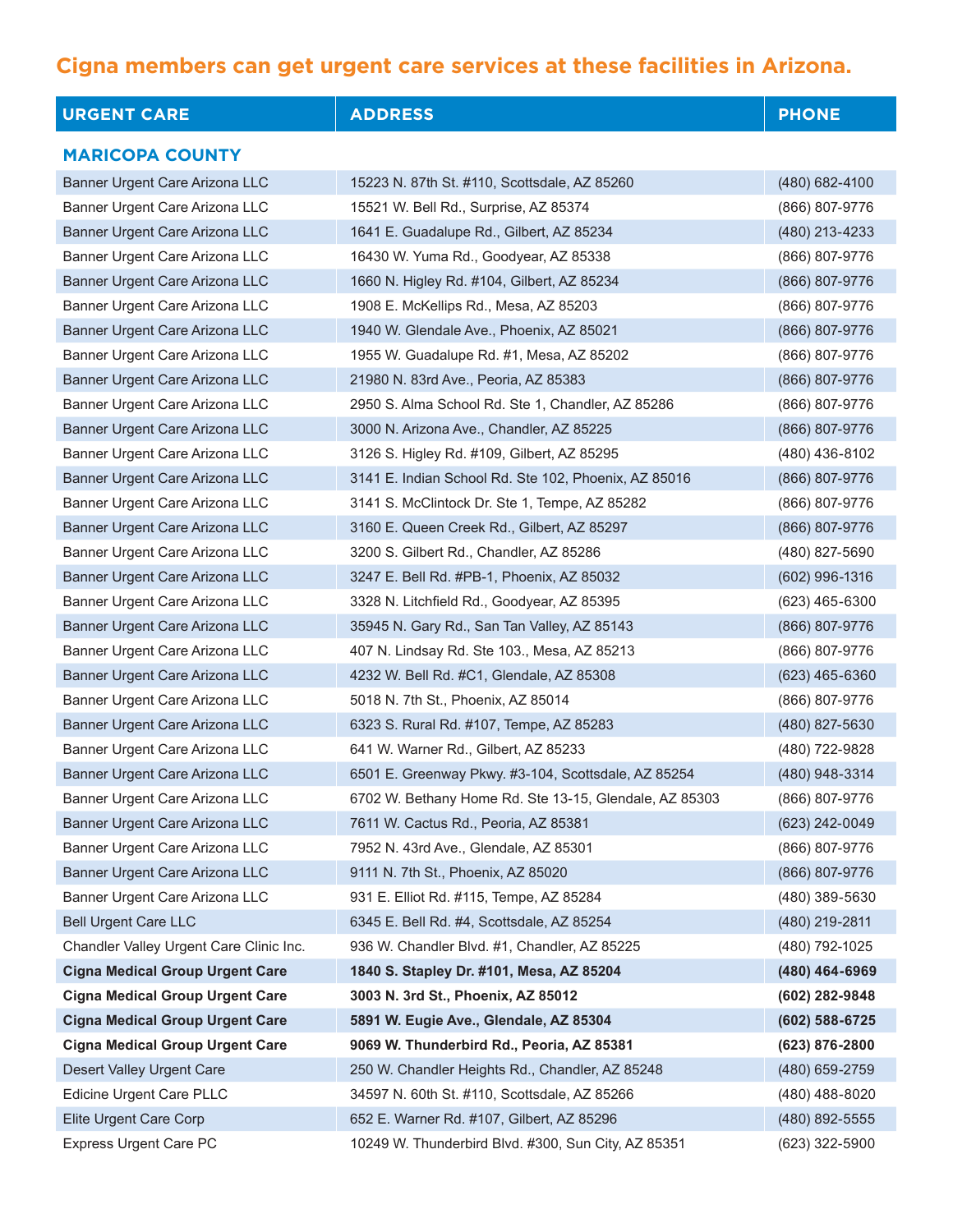| <b>URGENT CARE</b>                | <b>ADDRESS</b>                                        | <b>PHONE</b>       |
|-----------------------------------|-------------------------------------------------------|--------------------|
| <b>MARICOPA COUNTY</b>            |                                                       |                    |
| <b>Express Urgent Care PC</b>     | 13755 N. Litchfield Rd. #105, Surprise, AZ 85379      | $(623)$ 322-5900   |
| <b>Express Urgent Care PC</b>     | 16578 W. Greenway Rd. #202, Surprise, AZ 85388        | (623) 322-5900     |
| <b>Express Urgent Care PC</b>     | 333 W. Thomas Rd. #100, Phoenix, AZ 85013             | $(602)$ 368-1400   |
| <b>Express Urgent Care PC</b>     | 9002 N. Central Ave. #100, Phoenix, AZ 85020          | (602) 322-5900     |
| <b>Express Urgent Care PC</b>     | 9250 W. Thomas Rd. #100, Phoenix, AZ 85037            | (623) 322-5900     |
| <b>Fastmed Urgent Care</b>        | 12775 W. Bell Rd. Ste 100, Surprise, AZ 85378         | (623) 215-0082     |
| <b>Fastmed Urgent Care</b>        | 1507 N. Litchfield Rd. #200, Goodyear, AZ 85395       | $(623)$ 215-0040   |
| <b>Fastmed Urgent Care</b>        | 1804 W. Elliott Rd., Tempe, AZ 85284                  | (480) 456-0444     |
| <b>Fastmed Urgent Care</b>        | 1810 S. Power Rd. #101, Mesa, AZ 85206                | (480) 214-0045     |
| <b>Fastmed Urgent Care</b>        | 1955 S. Signal Butte Rd. #103, Mesa, AZ 85209         | (480) 214-4466     |
| <b>Fastmed Urgent Care</b>        | 2301 N. 44th St., Phoenix, AZ 85008                   | $(602) 808 - 8786$ |
| <b>Fastmed Urgent Care</b>        | 2720 W. Baseline Rd., Ste 140, Tempe, AZ 85283        | (602) 777-6000     |
| <b>Fastmed Urgent Care</b>        | 2860 W. Peoria Ave. Ste B, Phoenix, AZ 85029          | $(602)$ 283-0595   |
| <b>Fastmed Urgent Care</b>        | 2875 W. Ray Rd. #8, Chandler, AZ 85224                | (480) 899-3070     |
| <b>Fastmed Urgent Care</b>        | 3131 E. Thunderbird Rd. Ste A, Phoenix, AZ 85032      | $(602)$ 283-3609   |
| <b>Fastmed Urgent Care</b>        | 3244 S. Mill Ave. Ste 101, Tempe, AZ 85282            | (480) 214-0621     |
| <b>Fastmed Urgent Care</b>        | 3705 S. Arizona Ave. Ste 1, Chandler, AZ 85248        | (480) 214-7828     |
| <b>Fastmed Urgent Care</b>        | 3730 W. Happy Valley Rd. #100, Glendale, AZ 85310     | (623) 277-4140     |
| <b>Fastmed Urgent Care</b>        | 401 E. Bell Rd. Ste 18, Phoenix, AZ 85022             | $(602)$ 368-1403   |
| <b>Fastmed Urgent Care</b>        | 415 N. Val Vista Dr. #101, Mesa, AZ 85213             | (480) 654-5661     |
| <b>Fastmed Urgent Care</b>        | 4902 E. Shea Blvd. #101, Scottsdale, AZ 85254         | (480) 214-4468     |
| <b>Fastmed Urgent Care</b>        | 5201 N. 19th Ave. Ste 100, Phoenix, AZ 85015          | (602) 795-1411     |
| <b>Fastmed Urgent Care</b>        | 5259 W. Indian School Rd. Ste 100, Phoenix, AZ 85031  | $(623) 888 - 5101$ |
| <b>Fastmed Urgent Care</b>        | 725 S. Rural Rd. Ste 120, Tempe, AZ 85281             | (480) 214-0622     |
| <b>Fastmed Urgent Care</b>        | 7730 E. McDowell Rd. #101, Scottsdale, AZ 85257       | (480) 699-3314     |
| Fastmed Urgent Care               | 8260 W. Indian School Rd. Ste 1, Phoenix, AZ 85033    | (623) 846-7122     |
| <b>Fastmed Urgent Care</b>        | 835 W. University Dr., Mesa, AZ 85201                 | (480) 664-6007     |
| Fastmed Urgent Care               | 9870 W. Lower Buckeye Rd. Ste 170, Tolleson, AZ 85353 | (623) 215-0189     |
| <b>Gilbert Urgent Care</b>        | 1501 N. Gilbert Rd., Gilbert, AZ 85234                | (480) 728-4100     |
| <b>Good Night Pediatrics</b>      | 861 N. Higley Rd. Bldg B, Gilbert, AZ 85234           | (480) 813-9600     |
| <b>Good Night Pediatrics</b>      | 8801 W. Union Hills Dr. Bldg A, Peoria, AZ 85382      | (623) 241-9026     |
| Good Night Pediatrics Avondale PC | 10320 W. McDowell Rd. Bldg L, Avondale, AZ 85392      | (623) 643-9233     |
| Health First Urgent Care LLC      | 888 S. Greenfield Rd. #101, Gilbert, AZ 85296         | (480) 892-1300     |
| HonorHealth Urgent Care           | 10230 W. Happy Valley Pkwy. #100C, Peoria, AZ 85383   | $(623) 561 - 3030$ |
| HonorHealth Urgent Care           | 1515 E. Bethany Home Rd. #120B, Phoenix, AZ 85014     | (602) 812-3080     |
| HonorHealth Urgent Care           | 18404 N. Tatum Blvd. #101C, Phoenix, AZ 85032         | (602) 992-1900     |
| HonorHealth Urgent Care           | 3648 W. Anthem Way Bldg. A-100C, Anthem, AZ 85086     | (623) 434-6444     |
| HonorHealth Urgent Care           | 6220 W. Bell Rd. #100C, Glendale, AZ 85308            | (623) 375-5440     |
| <b>IMS Urgent Care</b>            | 1300 S. Watson Rd. #A104, Buckeye, AZ 85326           | (623) 251-3201     |
| MedPost Urgent Care               | 16840 W. Waddell Rd. #110, Surprise, AZ 85388         | (623) 584-3303     |
| MedPost Urgent Care               | 21471 N. Lake Pleasant Pkwy. #1710, Peoria, AZ 85382  | (623) 362-1971     |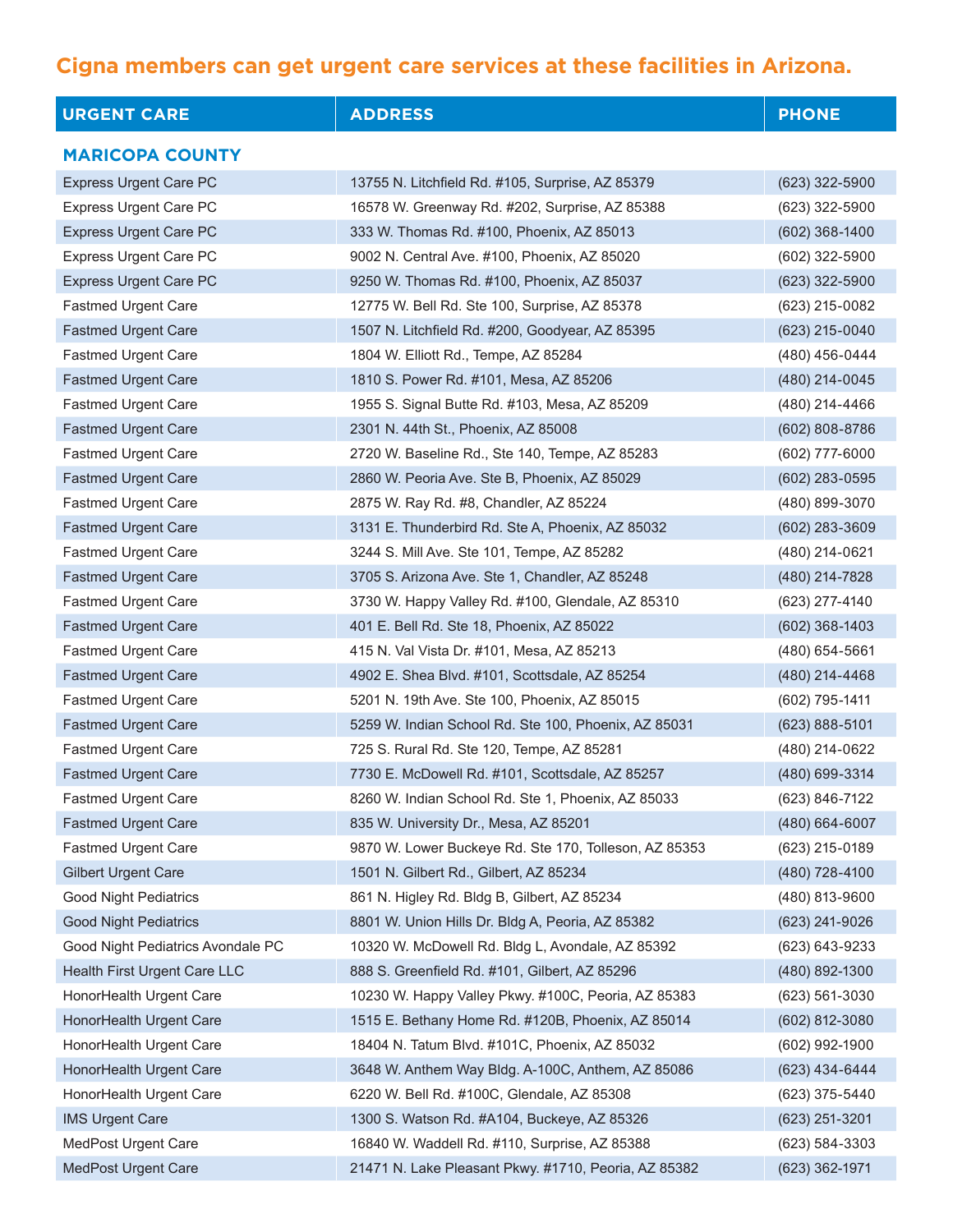| <b>URGENT CARE</b>               | <b>ADDRESS</b>                                           | <b>PHONE</b>     |
|----------------------------------|----------------------------------------------------------|------------------|
| <b>MARICOPA COUNTY</b>           |                                                          |                  |
| <b>MedPost Urgent Care</b>       | 23015 N. Scottsdale Rd. #101, Scottsdale, AZ 85255       | $(480)$ 502-5900 |
| MedPost Urgent Care              | 2487 S. Gilbert Rd. #A108, Gilbert, AZ 85295             | (480) 899-1341   |
| MedPost Urgent Care              | 24874 N. 67th Ave. #101, Peoria, AZ 85383                | $(602)$ 598-4700 |
| <b>MedPost Urgent Care</b>       | 5130 W. Baseline Rd. #102, Laveen, AZ 85339              | (602) 237-7373   |
| NextCare Urgent Care             | 10240 N. 43rd Ave., Glendale, AZ 85302                   | (800) 819-8566   |
| <b>NextCare Urgent Care</b>      | 1066 N. Power Rd. #101, Mesa, AZ 85205                   | (800) 819-8566   |
| NextCare Urgent Care             | 13075 W. McDowell Rd. #D106, Avondale, AZ 85392          | $(800)$ 819-8566 |
| NextCare Urgent Care             | 14800 W. Mountain View Blvd. Ste 190, Surprise, AZ 85374 | (800) 819-8566   |
| NextCare Urgent Care             | 1701 E. Thomas Rd., Phoenix, AZ 85016                    | (800) 819-8566   |
| <b>NextCare Urgent Care</b>      | 17688 W. Elliot Rd., Goodyear, AZ 85338                  | (800) 819-8566   |
| NextCare Urgent Care             | 18589 N. 59th Ave. #101, Glendale, AZ 85308              | (800) 819-8566   |
| NextCare Urgent Care             | 20470 N. Lake Pleasant Rd., Peoria, AZ 85382             | (800) 819-8566   |
| NextCare Urgent Care             | 2080 W. Southern Ave., Apache Junction, AZ 85120         | (800) 819-8566   |
| NextCare Urgent Care             | 20950 N. Tatum Blvd., Phoenix, AZ 85050                  | (800) 819-8566   |
| <b>NextCare Urgent Care</b>      | 2122 N. Scottsdale Rd., Scottsdale, AZ 85257             | (800) 819-8566   |
| <b>NextCare Urgent Care</b>      | 3229 E. Greenway Rd. #102, Phoenix, AZ 85032             | (800) 819-8566   |
| NextCare Urgent Care             | 34640 N. North Valley Pkwy., Phoenix, AZ 85086           | (800) 819-8566   |
| NextCare Urgent Care             | 535 E. McKellips Rd., Mesa, AZ 85203                     | (800) 819-8566   |
| NextCare Urgent Care             | 5410 W. Thunderbird Rd. #101, Glendale, AZ 85306         | (800) 819-8566   |
| NextCare Urgent Care             | 5920 W. McDowell Rd., Phoenix, AZ 85035                  | (800) 819-8566   |
| <b>NextCare Urgent Care</b>      | 600 S. Dobson Rd. #26, Chandler, AZ 85224                | $(800)$ 819-8566 |
| NextCare Urgent Care             | 6343 S. Higley Rd., Gilbert, AZ 85298                    | (800) 819-8566   |
| NextCare Urgent Care             | 7425 E. Shea Blvd. #108, Scottsdale, AZ 85260            | (800) 819-8566   |
| NextCare Urgent Care             | 8101 N. 19th Ave., Phoenix, AZ 85021                     | (800) 819-8566   |
| NextCare Urgent Care             | 9494 W. Northern Ave. #101, Glendale, AZ 85305           | (800) 819-8566   |
| NextCare Urgent Care             | 9745 W. Bell Rd., Sun City, AZ 85351                     | (800) 819-8566   |
| Now Care Urgent Care             | 8251 W. Union Hills Dr. #140, Glendale, AZ 85308         | (623) 875-7900   |
| PCMG Avondale Urgent Care        | 1665 N. Avondale Blvd., Avondale, AZ 85392               | (623) 312-2000   |
| PCMG East Valley Urgent Care     | 5131 E. Southern Ave., Mesa, AZ 85206                    | $(602)$ 933-0002 |
| PCMG Glendale Urgent Care        | 20325 N. 51st Ave. Bldg. 3, Glendale, AZ 85308           | (623) 972-5437   |
| PCMG Scottsdale Urgent Care      | 6990 E. Shea Blvd. #104, Scottsdale, AZ 85254            | (602) 933-0004   |
| Queen Creek Urgent Care          | 7205 S. Power Rd. 101, Queen Creek, AZ 85142             | (480) 728-6000   |
| Sun Valley Pediatric Urgent Care | 135 E. Ray Rd. #3, Chandler, AZ 85225                    | (480) 355-5437   |
| Urgent Care Travel Inc           | 6704 W. Latham St., Phoenix, AZ 85043                    | (623) 226-3404   |
| <b>US Careways</b>               | 3400 S. Sky Harbor Blvd., Phoenix, AZ 85034              | (480) 244-5552   |
| Valle Del Sol Urgent Care LLC    | 4338 W. Thomas Rd. #116-117, Phoenix, AZ 85031           | (623) 385-7999   |
| Valley Urgent Care               | 3850 W. Greenway Rd #150, Phoenix, AZ 85053              | (480) 508-5777   |
| We Care Urgent Care Centers PLLC | 7615 W. Thunderbird Rd. #106, Peoria, AZ 85381           | (623) 773-2273   |
| West Valley Urgent Care LLC      | 14811 W. Bell Rd. #101, Surprise, AZ 85374               | (623) 815-9073   |
| West Valley Urgent Care LLC      | 17218 N. 72nd Dr. #100, Glendale, AZ 85308               | (623) 334-8671   |
| West Valley Urgent Care LLC      | 4110 N. 108th Ave. #101, Phoenix, AZ 85037               | (623) 218-0780   |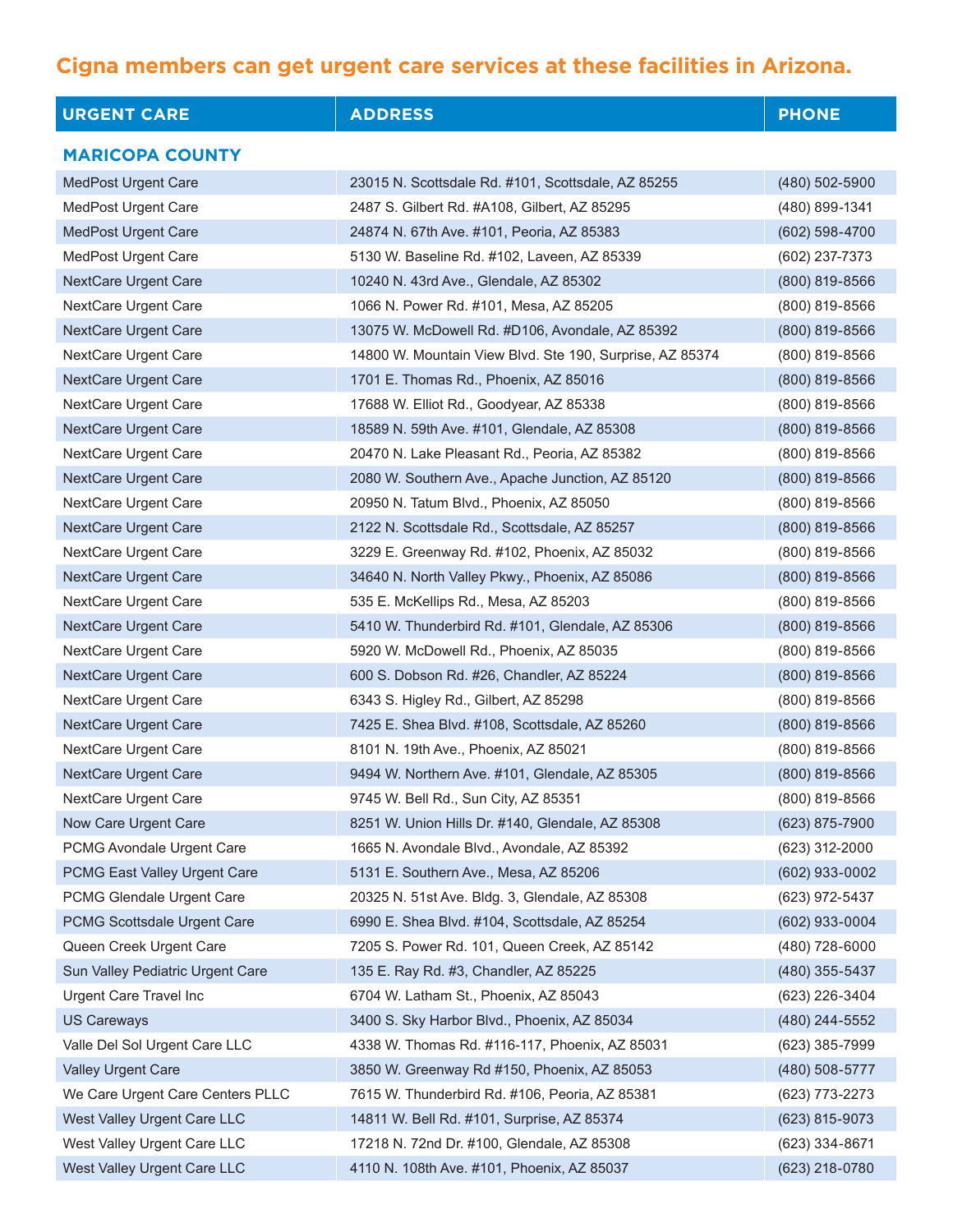| <b>URGENT CARE</b>                       | <b>ADDRESS</b>                                     | <b>PHONE</b>     |
|------------------------------------------|----------------------------------------------------|------------------|
| <b>MOHAVE COUNTY</b>                     |                                                    |                  |
| Arizona Institutde of Medicine & Surgery | 3636 Stockton Hill Rd., Kingman, AZ 86409          | (928) 757-3636   |
| Fastrax Urgent Care Center               | 3641 Hwy. 95, Bullhead City, AZ 86442              | (928) 753-3303   |
| <b>KRMC Urgent Care Centre</b>           | 1726 E. Beverly Ave., Kingman, AZ 86409            | (928) 753-3303   |
| <b>NextCare Urgent Care</b>              | 1810 Mesquite Ave., Lake Havasu City, AZ 86403     | (800) 819-8566   |
| Troyer Urgent Care Inc                   | 1810 Mesquite Ave. #B, Lake Havasu City, AZ 86403  | $(928)$ 453-4600 |
| Twin Peaks Medical Associates PLLC       | 2002 Stockton Hill Rd. #103, Kingman, AZ 86401     | (928) 753-3303   |
|                                          |                                                    |                  |
| <b>NAVAJO COUNTY</b>                     |                                                    |                  |
| Banner Urgent Care Arizona LLC           | 3457 W. White Mountain Blvd., Lakeside, AZ 85929   | (928) 358-1515   |
| Banner Urgent Care Arizona LLC           | 680 E. Deuce of Clubs, Show Low, AZ 85901          | (928) 537-2777   |
| <b>PIMA COUNTY</b>                       |                                                    |                  |
| Banner Urgent Care Arizona LLC           | 3611 N. Campbell Ave., Tucson, AZ 85719            | (866) 807-9776   |
| Banner Urgent Care Arizona LLC           | 5545 E. Broadway Rd. Ste 101, Tucson, AZ 85711     | (866) 807-9776   |
| Banner Urgent Care Arizona LLC           | 7066 E. Golf Links Rd., Tucson, AZ 85730           | (866) 807-9776   |
| Banner Urgent Care Arizona LLC           | 7089 N. Thornydale Rd. Ste 101, Tucson, AZ 85741   | (866) 807-9776   |
| El Dorado Urgent Care                    | 1400 N. Wilmot Rd. #110, Tucson, AZ 85712          | (520) 884-4999   |
| <b>Fastmed Urgent Care</b>               | 1895 W. Valencia Rd. #101, Tucson, AZ 85746        | (520) 576-5104   |
| <b>Fastmed Urgent Care</b>               | 2460 N. Swan Rd. #140, Tucson, AZ 85712            | (520) 441-5405   |
| <b>Fastmed Urgent Care</b>               | 2510 E. Broadway Blvd., Tucson, AZ 85716           | (520) 232-2072   |
| Fastmed Urgent Care                      | 5594 E. 22nd St., Tucson, AZ 85711                 | (520) 232-2047   |
| <b>Fastmed Urgent Care</b>               | 7850 N. Silverbell Rd. #132, Marana, AZ 85743      | (520) 407-5884   |
| Fastmed Urgent Care                      | 9175 E. Tanque Verde Rd. #187, Tucson, AZ 85749    | (520) 407-5699   |
| NextCare Urgent Care                     | 1570 E. Tucson Marketplace Blvd., Tucson, AZ 85713 | (800) 819-8566   |
| NextCare Urgent Care                     | 4280 N. Oracle Rd. #100, Tucson, AZ 85705          | (800) 819-8566   |
| NextCare Urgent Care                     | 5369 W. Calle Santa Cruz #145, Tucson, AZ 85706    | (800) 819-8566   |
| NextCare Urgent Care                     | 6238 E. Pima St., Tucson, AZ 85712                 | (800) 819-8566   |
| <b>NextCare Urgent Care</b>              | 9525 E. Old Spanish Trl. #101, Tucson, AZ 85741    | (800) 819-8566   |
| Southern Arizona Urgent Care             | 7725 N. Oracle Rd. #7, Oro Valley, AZ 85704        | (520) 544-2273   |
| <b>TMC Urgent Care</b>                   | 2424 N. Wyatt Dr. #140, Tucson, AZ 85712           | (520) 324-4690   |
| <b>Urgent Specialists</b>                | 2120 W. Ina Rd. #100, Tucson, AZ 85741             | (520) 395-0471   |
| Velo Med Urgent Care PC                  | 2404 E. River Rd. #251, Tucson, AZ 85718           | (520) 298-9886   |